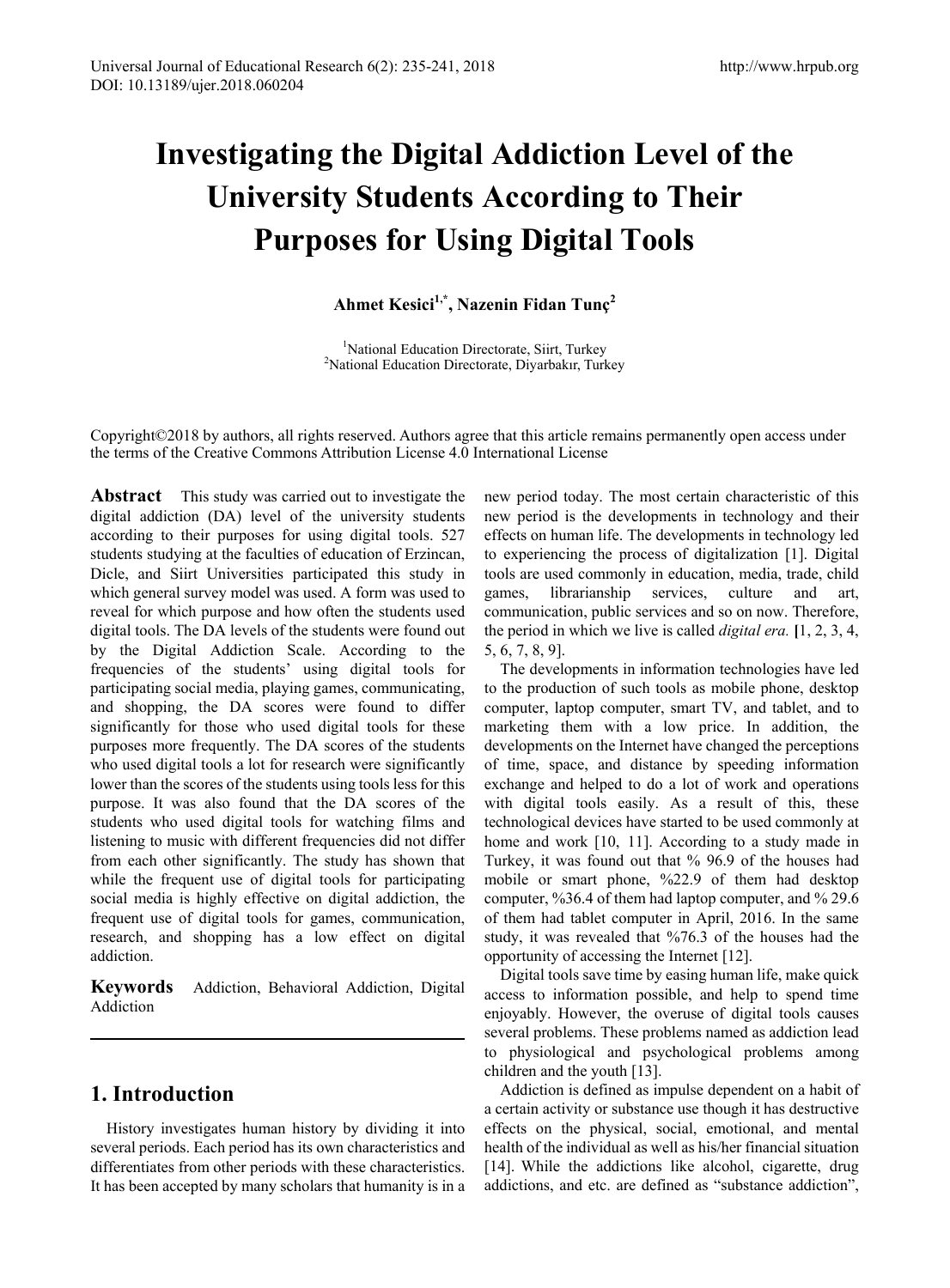the addictions such as gambling, doing sports excessively, spending time with digital tools overmuch, and etc. are classified as "behavioral addiction". Behavioral addiction is a type of addiction which arises because of the frequent repetition of a habit without being dependent on any substance, where the pathological problems seen in substance addiction are observed, and in which the individual goes on doing the behavior though he/she recognizes that he/she is affected [15, 16, 17].

It has been found that a lot of factors have effects on behavioral addiction. According to this, some individuals are genetically more inclined to have behavioral addiction. Psychological factors like depression and social anxiety, and social factors like poor family support and social relations also influence behavioral addiction [18]. A lot of criteria have been put forward to consider an individual as a behavioral addict in the literature. In this issue, Griffiths mentioned that a behavior or activity should exhibit the characteristics below to be considered as a behavioral addiction [19]

- 1. Salience: That an action becomes attention-grabbing in terms of an individual's life.
- 2. Mood modification: That the action affects the individual's mood.
- 3. Tolerance: The increase in the amount of the repetition of the action to show the effect it creates on the individual.
- 4. Withdrawal: The observable unpleasant emotions or physical symptoms occurring when the action is interrupted.
- 5. Conflict: The conflict and interference between the individual and the people around him/her that occur in him/her depending on the action.
- 6. Relapse: That a certain action tends to occur again after the avoidance or control lasting long years.

The developments in the digital software cause new types of behavioral addiction to arise. Digital game addiction and Facebook addiction are the examples of these new types [20, 21]. Besides, new devices compatible with digital technology are developed, and new types of addictions enter the literature. Smart phone addiction is an example of this [22]. The fast developments in technology indicate that new types can be added to the types of addiction in this scope.

DA is a concept including game, social networking, smart phone, the Internet addictions, and etc. [23, 24]. According to this, DA can be defined as impulse which leads to going on using digital tools although it is known that overusing such tools will create physical, emotional, mental, and social problems for an individual. It is seen that several studies on DA have been made abroad recently. DA is also a serious problem for the youth in Turkey. Only the opening of the polyclinics to treat the individuals with DA is the biggest evidence of this [25]. Consequently, it is important to investigate DA in its different aspects to protect the youth and children from its negative effects.

The aim of this study is to investigate the DA levels of the university students according to the frequency of their use of digital tools for participating social media, playing games, learning information, watching films – listening to music, doing shopping, or communicating (MSN, e-mail, etc.). Hence, the study tries to reveal which use of digital tools is more effective on DA.

## **2. Materials and Methods**

General survey model was used in this study. It is a survey model used in a crowded population for making a judgment about the population [26].

#### **2.1. Population and Sample**

The students studying at the faculties of education of Erzincan, Siirt, and Dicle Universities in the spring term of the 2015-2016 education year constituted the population of the study. 527 students chosen from the population randomly formed the sample of the study. The sample included 196 students (95 females, 74 males) from Siirt University, 157 students (99 females, 58 males) from Dicle University, and 201 students (140 females, 61 males) from Erzincan University. Most of the participants, studying in the east part of Turkey, are from low or middle class families, and they are said to be conservatives.

#### **2.2. Data Collection Tools**

The frequency of the participants' use of digital tools according to their purposes for using tools was found with the *information form* depending on their perceptions. Their DA levels were determined with the *Digital Addiction Scale (DAS)*.

#### The Digital Addiction Scale

The DAS is a five-point, nineteen-item Likert-type scale. It has five sub-dimensions: Overuse, Non-restraint, Inhibiting the Flow of Life, Emotional State, and Dependence. Its Cronbach's Alpha coefficient was calculated 0.874. The scale was found to explain the %59.51 of variance. As a result of the confirmatory factor analysis, the values of  $\chi^2$  sd., RMSEA, NFI, CFI, IFI, and RMR were 2.326, 0.05, 0.90, 0.94, 0.94, and 0.058 successively. The coefficient of the test-retest reliability made in a three-week interval was  $r = .779$  ( $p < .001$ ). The DA point is obtained by dividing the total point from the DAS by 19 [27].

#### **2.3. Limitations**

In literature, it can be seen that there are a lot of purpose of digital device use that might cause DA. Present study focuses on only the use of digital devices by means of social network, game, research, film-music, shopping and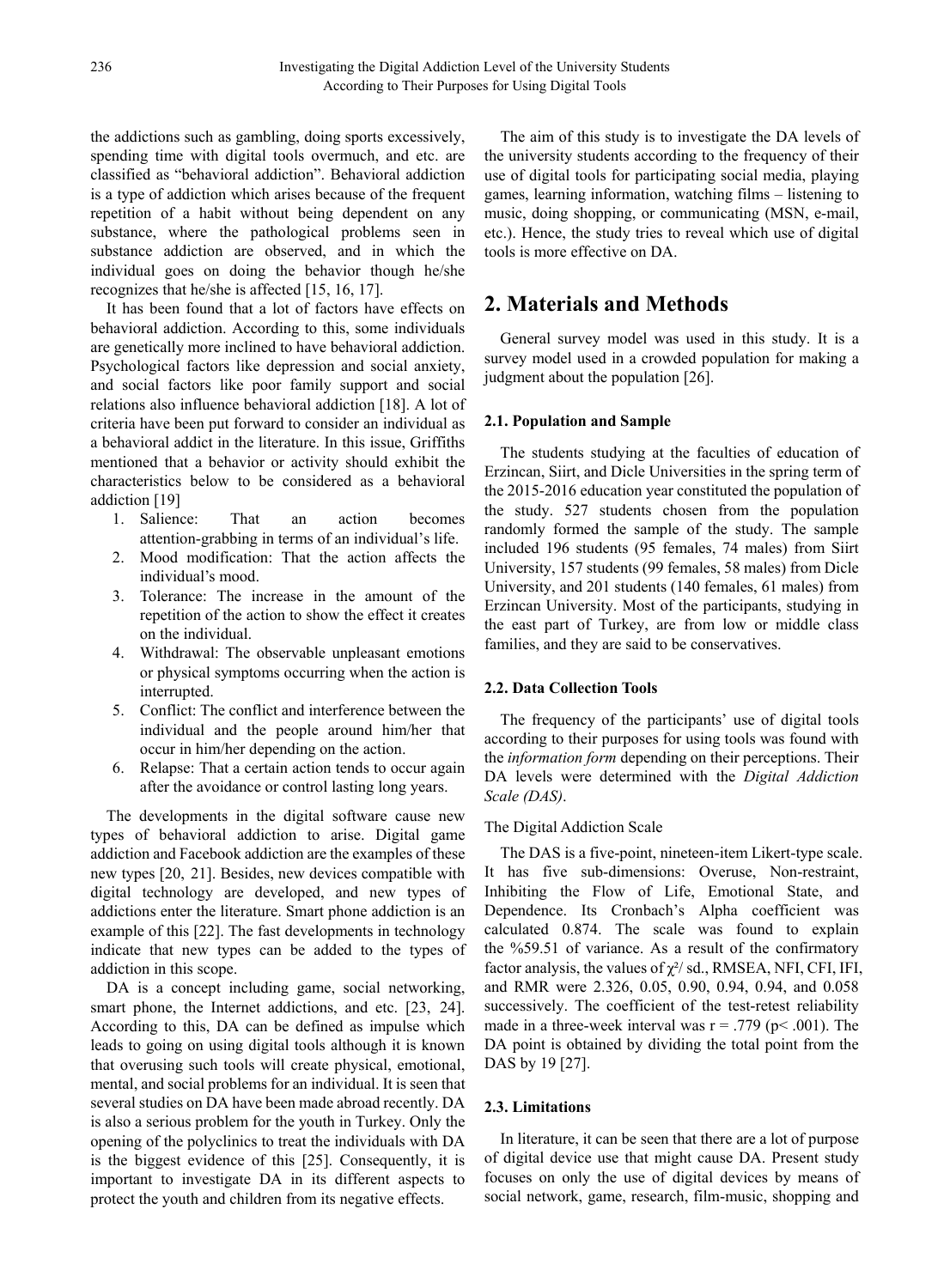communication. To contribute the literature accurately, the cultural features of the participants are taken into consideration. From this point of view, for sexuality and gambling purpose of digital devise use are not included in the study. Hence, participants are enabled to feel comfortable and answer the accurately.

#### **2.4. Data Collection Procedure and Data Analysis**

The data were collected by the faculty members within their class times depending on voluntariness and analyzed with SPSS. It was determined with the Kolmogorov-Smirnov test that the DA points distributed normally on the basis of the frequencies of use of digital tools according to each purpose of using tools (p>.05). Due to this, the averages of the points were compared with one-way analysis of variance. The homogeneity of the groups was determined with the Levene test  $(p > .05)$ . One of the Post-hoc tests, the Scheffe test was used to find out from which group the difference resulted. The effect size of the study was calculated with η2. The η2 value was determined as small, medium, and large at the levels of .01, .06, and.14 respectively [28]. The differences were considered to be statistically significant at the 0.05 level.

## **3. Findings**

The DA points of the university students depending on the frequency of their use of digital tools for participating social networks, playing games, learning information (research), watching films – listening to music, doing shopping, and communicating (MSN, e-mail, etc.) were compared with one-way analysis of variance. The results are shown in Table 1.

As seen in Table 1, a statistically significant difference was found between the DA points of the university students according to the frequency of participating social networks  $(p<.05)$ . It was determined that the difference was between the groups using digital tools for participating social networks more often. Participating social networks was found to have a big effect on the DA points.

The results of the analysis indicated that there was a significant difference between the DA points of the students in terms of using digital tools for playing games  $(p<.05)$ . It was found out that differentiation existed between the group of the students who played games a lot with digital tools and the group of the students who never played games (for the group playing games a lot). Playing games was determined to have little effect on the DA points.

| <b>Purpose</b>        | Frequency            | N   | $\bar{\mathbf{x}}$ | SS.  | $\bf F$ | p     | Post Hoc       | $\eta$ 2        |
|-----------------------|----------------------|-----|--------------------|------|---------|-------|----------------|-----------------|
| <b>Social Network</b> | Never <sup>1</sup>   | 59  | 2.42               | 0.66 | 55.085  | 0.000 | $p=0.110(1-2)$ | $0.174$ (Large) |
|                       | Little <sup>2</sup>  | 233 | 2.68               | 0.58 |         |       | $p=0.000(1-3)$ |                 |
|                       | $A$ lot <sup>3</sup> | 233 | 3.15               | 0.57 |         |       | $p=0.000(2-3)$ |                 |
| Game                  | Never <sup>1</sup>   | 158 | 2.74               | 0.67 | 8.111   | 0.000 |                | $0.030$ (Small) |
|                       | Little <sup>2</sup>  | 282 | 2.86               | 0.64 |         |       | $p=0.000(1-3)$ |                 |
|                       | $A$ lot <sup>3</sup> | 87  | 3.08               | 0.56 |         |       |                |                 |
| Research              | Never <sup>1</sup>   | 17  | 3.05               | 0.53 | 5.280   | 0.005 |                | $0.019$ (Small) |
|                       | Little <sup>2</sup>  | 252 | 2.94               | 0.62 |         |       | $p=0.011(2-3)$ |                 |
|                       | $A$ lot <sup>3</sup> | 256 | 2.77               | 0.66 |         |       |                |                 |
| <b>Film-Music</b>     | Never <sup>1</sup>   | 17  | 2.77               | 0.77 | 2.736   | 0.066 |                |                 |
|                       | Little <sup>2</sup>  | 154 | 2.77               | 0.65 |         |       |                |                 |
|                       | $A$ lot <sup>3</sup> | 355 | 2.91               | 0.65 |         |       |                |                 |
| <b>Shopping</b>       | Never <sup>1</sup>   | 152 | 2.84               | 0.65 | 6.859   | 0.001 | $p=0.027(1-3)$ | $0.025$ (Small) |
|                       | Little <sup>2</sup>  | 257 | 2.79               | 0.66 |         |       | $p=0.001(2-3)$ |                 |
|                       | $A$ lot <sup>3</sup> | 116 | 3.05               | 0.56 |         |       |                |                 |
| Communication         | Never <sup>1</sup>   | 47  | 2.71               | 0.71 | 9.151   | 0.000 | $p=0.042(1-3)$ | $0.033$ (Small) |
|                       | Little <sup>2</sup>  | 189 | 2.73               | 0.63 |         |       | $p=0.000(2-3)$ |                 |
|                       | $A$ lot <sup>3</sup> | 291 | 2.97               | 0.63 |         |       |                |                 |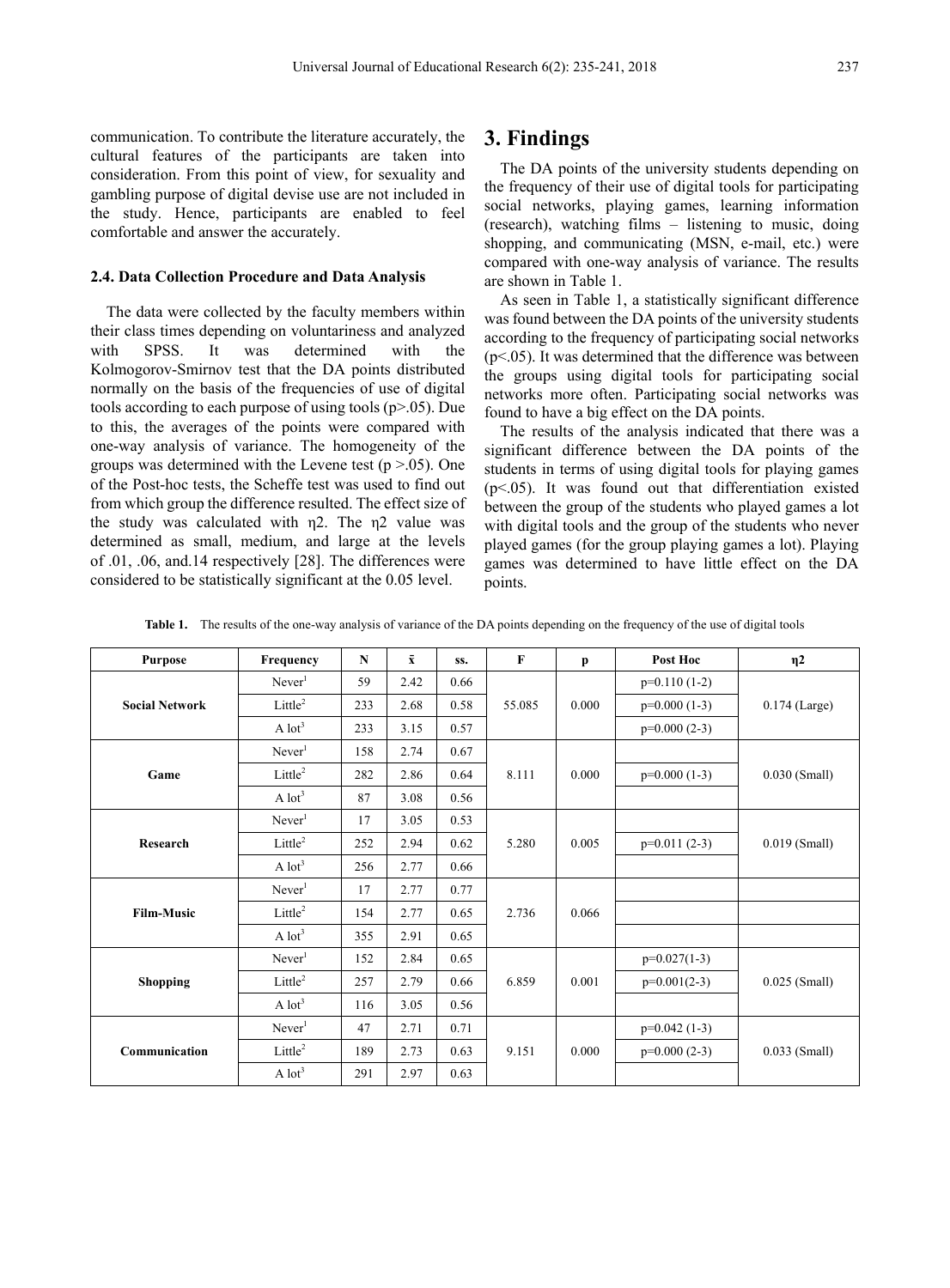The difference between the DA points of the students depending on the frequency of using tools for research was found to be statistically significant ( $p<05$ ). The points of the students using digital tools for research little were significantly higher than the averages of the points of the students using tools for research a lot. The study showed that the use of digital tools for research had little effect on the DA points.

Any significant difference was not found between the DA points of the students according to the frequency of using digital tools for entertainment like watching films – listening to music  $(p>0.05)$ .

According to the frequency of using digital tools for doing shopping, the DA points of the students differed from one another significantly ( $p<05$ ). The DA points of the students using digital tools for doing shopping more were determined to be significantly higher than the DA points of the students using digital tools for shopping little and never using tools for this purpose. The use of digital tools for doing shopping was found to have little effect on the DA points.

Depending on the frequency of using digital tools for communication, the differentiation between the DA points of the students was statistically significant ( $p$ <.05). The differentiation existed between the groups using digital tools for communication more often. The use of digital tools for communicating was found out to have little effect on the DA points.

## **4. Discussion and Conclusion**

It was found in the study that the DA points of the students using digital tool for participating social networks a lot were significantly higher than the points of the students using tools for this purpose little and not using tools for this, and the points of the students using tools for this purpose little were significantly higher than the points of the students not using tools for this. There are several studies supporting this result in the literature [29, 30, 31, 32]. Participating social networks was determined to have a big effect on DA. This situation can be explained with the psychological attraction of social networks and moral panic. Social networks are an online platform where the individuals can build profile, make friendships, express themselves in real life without being censored, mask themselves if they want, and feel more comfortable, and which is freer than other media tools [33, 34]. Joining social networks provides an opportunity to the participants living in a conservative society to express their ideas and thoughts, that they cannot express in real life, freely and without any pressure in virtual environment, so they can be tempting for students. That might cause participants to visit social websites more often. In addition, an individual can make a two-way communication with other individuals whom he/she knows or does not know. This situation

creates pleasant emotions for him/her [55]. These characteristics make social networks psychologically attractive. On the other hand, moral panic can be defined as societal reaction to a person, event, or situation that is in conflict with the common values and benefits of the society. Social networks can keep the anxiety and fear arising because of a situation against the society's common values on the agenda with online interaction. Moral panic reactions to the issues like nationalism, violence to women, child abuse, fashion, and etc. may be one of the reasons why students want to use social networks more [35, 36, 37, 38, 39, 40, 31].

The study showed that the DA points of the participants using digital tools for playing games a lot were significantly higher than the points of the other participants. Even though digital games have positive characteristics like tension release, reviving one's imagination, and etc., they may lead to addiction when the individual spends time with them excessively [41,42]. Lemmens and colleagues defined digital game addiction as "that the individual goes on using computer games excessively and obsessively though this situation causes social and/or emotional problems" [43]. They revealed that there was a positive and low-level relationship between the Internet addiction and time spent on playing games. Besides, they showed that the time the Internet addict adults spent on playing games was significantly higher than the time the adults who were not the Internet addicts spent [32]. This result supports the finding of this study. This study indicated that the use of digital tools for playing games had little effect on the DA levels. Problematic game playing was found to be common among the teenagers between 10 and 19 years old in other studies [54]. According to this, using digital tools for playing games is thought to be more effective on teenagers than on university students since the use of digital tools for playing games is preferred by teenagers more.

Information can be recorded, produced, shared, and accessed through digital tools today. Online libraries, computer-aided educational software, digital lesson materials, online university, and search engines are the concrete products of the change experienced [44]. It can be said that this situation has made the use of digital tools by university students for learning information obligatory. It was revealed in this study that the DA points of the students using digital tools for research little were significantly higher than the points of the students using digital tools for this purpose a lot. This situation can be explained by the fact that the students using digital tools for research a lot are good users of digital tools. There are several studies supporting this explanation in the literature. Those studies pointed out that the use of the Internet for social media and entertainment was more effective on the Internet addiction than the use of it for research [45]. They also found out that there was no statistically significant difference between the time spent on the Internet for research by the Internet addict young adults and by the ones who were not addicts [32].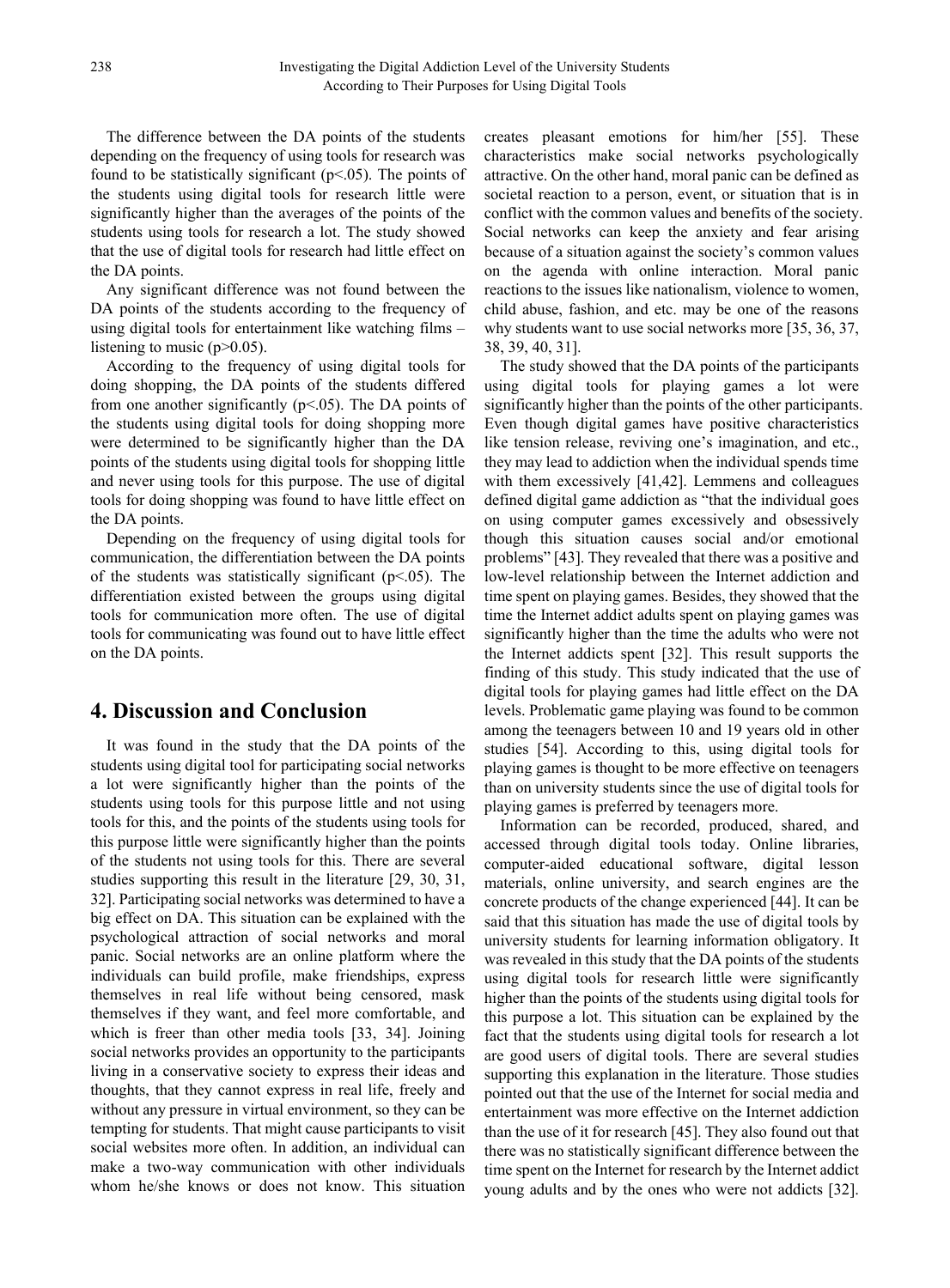They revealed that the problematic Internet use points of the university students using the Internet for learning information were lower than the points of the students who used it for having fun and building social relationship [46].

Technological developments have caused changes in people's shopping habits and provided them with the opportunity of doing online shopping. Online shopping is a kind of e-commerce which enables customers to buy goods or services online [47]. The factors like cost, economical factors, time, usefulness (product and model range), and entertainment make online shopping attractive [48]. In this situation, online shopping becomes an uncontrollable behavior for some individuals [49]. The problems leading to the repetition personal and familial troubles depending on extreme impulse shopping are called compulsive buying disorder [50]. The amount of online shopping in Turkey tends to increase. The amount of shopping done on the Internet was %30,8 of the total amount of shopping done in the country in 2014, %33,1 in 2015, and %34,1 in 2016 [51]. This study demonstrated that the DA points of the students using digital tools for shopping were significantly higher than the points of the students using tools for shopping little and not using them for this purpose. Similarly, the DA points of the students using digital tools for this purpose little were found to be significantly higher than the points of the students not using tools for this. Another study in the literature indicated that there was not significant difference between the problematic Internet use points of the students doing shopping on the Internet and of the ones who did not do so [45]. This result conflicts with the finding of this study. This study showed that the use of digital tools for shopping had little effect on DA. This situation can be explained by the fact that shopping was not attractive a lot for the participants because they were students and had the economic self-sufficiency only to meet their basic needs. Hence, Okay revealed that the university students used the Internet for shopping least [52]. However, the use of digital tools for shopping may have the potential to trigger DA because the increase in the frequency of using tools for this purpose rises the DA level, and the amount of doing online shopping is constantly increasing.

In the study, there was not found to be any significant difference between the DA points of the students according to the use of digital tools for watching films and listening to music. This situation can be explained with the students' preferences of use. Yet, some studies demonstrated that the rate of the university students' use of the Internet for watching film – listening to music was lower than the rates of their Internet use for other purposes [53], while it was found to be high in some other studies [52]. Therefore, this finding can be commented like that university students could control themselves in using digital tools for entertainment purposes like watching film and listening to music, so the use of digital tools for such purposes did not have a direct effect on DA.

Communication can be made virtually, message can be sent instantly, and information and documents can be transferred through digital tools [44]. University students use digital tools for this purpose a lot [52, 53]. The study demonstrated that the DA points of the students using digital tools for communication were significantly higher than the ones of the students using tools for this purpose little, while the points of the students using tools for communication little were higher than the ones of the students who never used tools for this purpose. Supporting this finding, Morrison and Gore revealed that there was a significant difference between the time spent on the Internet for communication by the Internet addict adults and by the ones who were not Internet addicts [32]. They also found that there was a significant low-level relationship between the averages of the Internet addiction points and the time spent for communication. It is thought that the use of digital tools for communication because of the reasons like the loyalty to friends or family may lead to problematic digital tool use among students. Though digital tools were used for communication a lot, they were determined to have little effect on DA in this study. The obligation that the sender and receiver must be ready at the same time to communicate can avoid the continuity of communication. This restricts students to using digital tools whenever they want, so it causes this purpose of using digital tools to have little effect on DA.

Depending on the results of this study, it was found out that the use of digital tools participating social network, especially students from low or middle class, they are believed to be conservatives, was very effective on DA, while the use of digital tools for games, research, communication, and shopping had little effect on DA. The use of tools for watching films and listening to music was found not to have any effect on DA. Based on the result of present study, following suggestion is made.

Short-term suggestions: Conferences, seminar and similar occasions about DA should be organized at universities. There should be agencies to assist and guide students who have DA problems.

Long-term suggestions: Students should be educated about how to use digital tools from early ages, so they can control themselves in using digital tools and become good digital tool users. For this purpose, right use of digital device use should be included in the primary and secondary school curriculums. Also, parents should be enabled training programmes about this topic. Moreover, videos about DA can be prepared and broadcasted on TVs in order to inform society and arise awareness. Students should be encouraged to do sports and have hobbies in order to benefit from their free time by keep themselves away from digital tools. That future studies should be made about under which trend topic university students spend time, which trend topics they find more attractive, and how these two will affect DA is thought to be useful.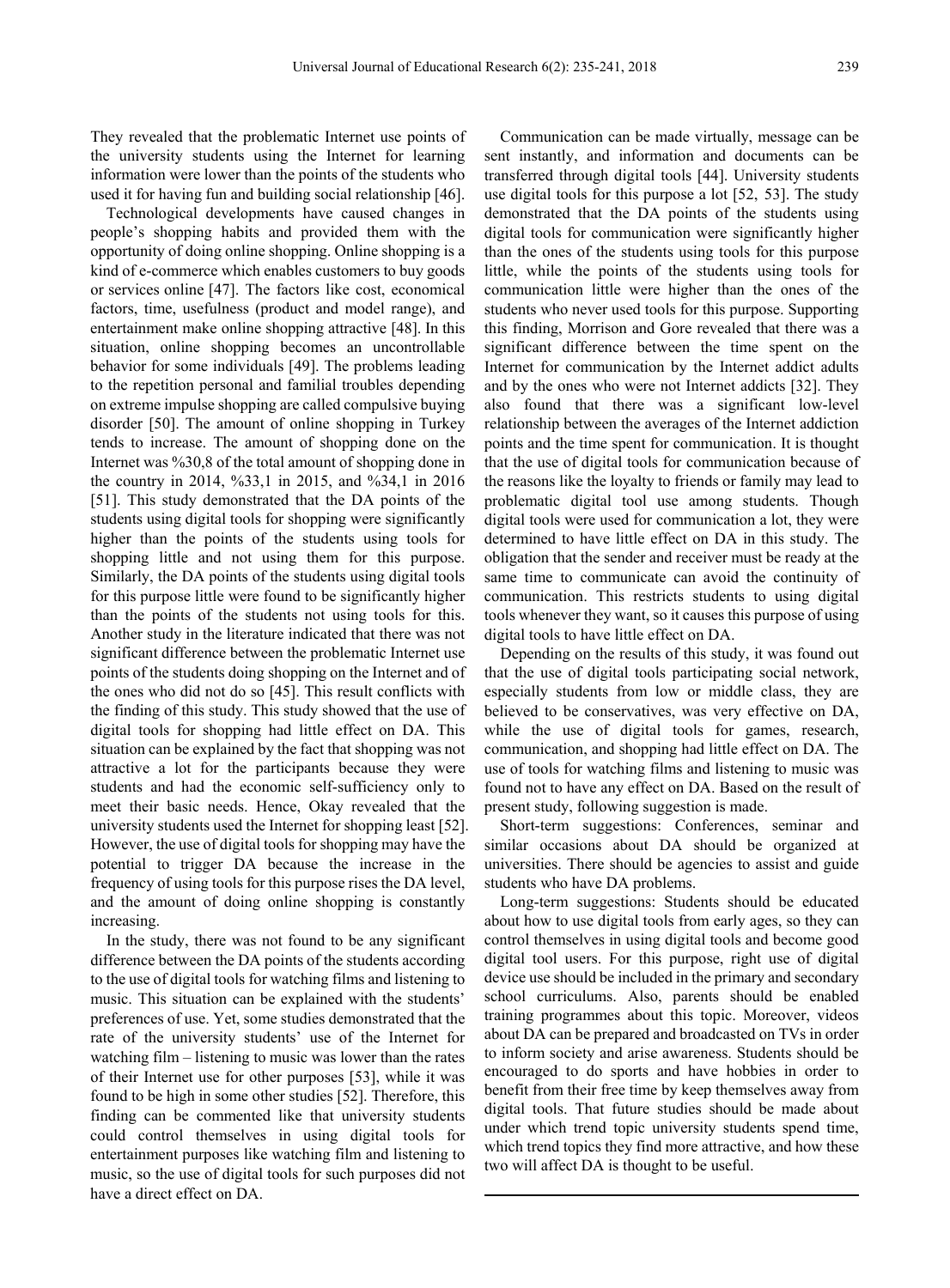## **REFERENCES**

- [1] Kaplan K, Ertürk E. Digital age and ideological devices of the individual. The Turkish Online Journal of Design, Art and Communication – TOJDA 2012; 2(4).
- [2] Fırat M. Digital topic maps as a customizable e-learning tool. International Journal of Informatics Technologies 2009; 2(3).
- [3] Kanat S. Digital media and war from the perspective of ınternational relations approaches. Digital Media 2016; 1(2): 528-546.
- [4] Yumuşak İG. The effects of electronic commerce on developing countries and an evaluation on Turkey. Available from http://econwpa.repec.org/eps/mac/papers/0404/0404032.pdf Available on January 28, 2017.
- [5] Kneer J, Rieger D, Ivory JD, Ferguson C. Awareness of risk factors for digital game addiction: interviewing players and counselors. International Journal of Mental Health and Addiction 2014; 12(5): 585-599.
- [6] Afzali M. The hybrid library: The focal point of traditional and digital. Turkish Librarianship 2008; 22(3): 266-278.
- [7] Çokokumuş B. Art and culture on digital media. International Journal of New Trends in Arts, Sports & Science Education (IJTASE) 2012; 1(3), 51-66.
- [8] Vural ZBA, Bat M. Social media as a new communication enviroment: a research on Ege University Faculty of Communication. Journal of Yasar University, 2010, 20(5), 3348-3382.
- [9] Çukurçayır MA, Çelebi E. Informatıon society and Turkey in the process of implementing e-government 2009; 5(9): 59-82.
- [10] Temel F, Önürmen O, Köprü M. Digital means and the internet during electoral campaigns: A case study on university students. Global Media Journal: Turkish Edition 2014; 5(9).
- [11] Balay R. Globalization, information society and Education. Ankara University, Journal of Faculty of Educational Sciences 2004; 37(2), 61-82
- [12] TÜİK. Household information technology research. Available from http://www.tuik.gov.tr/PreHaberBultenleri.do?id=21779. Available on June 4, 2017.
- [13] Arslan A, Kırık, AM, Karaman M, Çetinkaya A. Digital addiction in high school and university students. International Peer-Reviewed Journal of Communication And Humanities Research 2015; 8(8): 34-58.
- [14] Young KS, Yue XD, Ying L. Prevalence estimates and etiologic models of Internet addiction. Internet addiction: A handbook and guide to evaluation and treatment 2011; 3-17.
- [15] Kır İ, Sulak Ş. Determining internet addiction level of faculty of education students. Electronic Journal of Social Sciences 2014; 13(51).
- [16] Gününç S, Kayri M. The profile of internet dependency in Turkey and development of internet addiction scale: Study of validity & reliability. Hacettepe University Journal of

Education 2010; 39(39): 220-232.

- [17] You S, Kim E, Lee D. Virtually real: Exploring avatar ıdentification in game addiction among. Games and Culture 2007; 12(1): 56-71
- [18] Chang JPC, Hung CC. Problematic internet use. IACAPAP e-Textbook of Child and Adolescent Mental Health. Geneva: International Association for Child and Adolescent Psychiatry and Allied Professions 201; 2.
- [19] Griffiths, M. Internet Addiction: Fact or Fiction? The Psychologist, 12(5), 246-250. (Trans.: K. Alat), Turkish Psychological Bulletin 1999. ISSN: 1300-7408. Available from:http://www.isgucdergi.org/?p=article&id=39&cilt=5 &sayi=1&yil=2003. Available on September 15, 2016.
- [20] Yalçın IA, Erdoğan S. Validity and reliability of the Turkish version of the Digital Game Addiction Scale. Anatolian Journal of Psychiatry 2015; 16(Special issue.1):10-18.
- [21] Çam E. Educational and general use of Facebook and facebook addiction of teacher candidates (SAU College of Education Sample) (Unpublished Master's Thesis), University of Sakarya: Sakarya, 2012.
- [22] Noyan CO, Enez Darçın A, Nurmedov S, Yılmaz O, Dilbaz N. Validity and reliability of the Turkish version of the Smartphone Addiction Scale-Short Version among university students. Anatolian Journal of Psychiatry 2015; 16(Special issue.1):73-81.
- [23] Jiang J, Phalp KT, Ali R. Digital addiction: Gamification for precautionary and recovery requirements, 2015. Available from http://eprints.bournemouth.ac.uk/21887/1/04-Posters.pdf. Available on May 15, 2017.
- [24] Cover R. Digital addiction: The cultural production of online and video games junkies media. International Australia Incorporating Culture and Policy 2004; 113,110-123
- [25] Social media. Available from http://sosyalmedya.co/bakirkoy-internet-bagimliligi-polikli nigi/, Available on January 31, 2016.
- [26] Karasar N. Bilimsel araştırma yöntemi (Scientific research method). Ankara: Nobel, 2014.
- [27] Kesici A, Tunç NF. The development of the Digital Addiction Scale for the university students: Reliability and validity study. Universal Journal of Educational Research 2018; 6(1): 91-98. DOI: 10.13189/ujer.2018.060108
- [28] Can A. SPSS ile bilimsel araştırma sürecinde nicel veri analizi (Quantitative data analysis in scientific research process with SPSS) (3. ed.). Ankara: Pagem Akademi, 2014.
- [29] Segal, NK, Gofarth AN, Bowman N, Pham A. Social network practices in school psychology: Have moral panic concerns been over started? Journal of Applied School Psychology 2016; 32 (1), 66-81.
- [30] Toraman M. Investigation of the relationship of secondary school students' academic achievement with internet addiction and social networking use levels (Unpublished Master's Thesis). University of Fırat: Elazığ, 2013.
- [31] Yıldız S, Sümer HH. Media and moral panic. Erciyes Üniversitesi İletişim Fakültesi Dergisi (Erciyes University, Journal of Faculty of Communication) 2010; 1(3),35-46